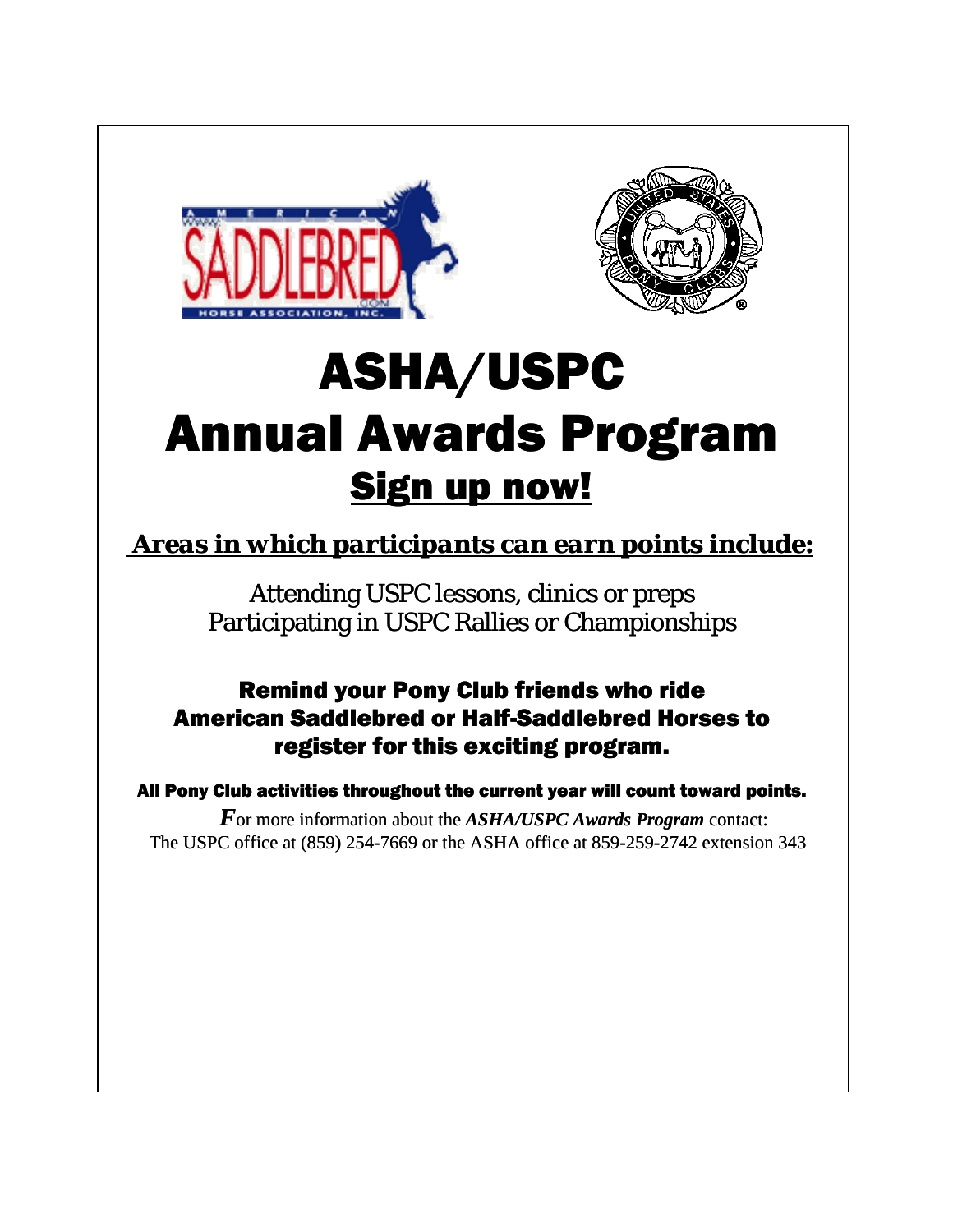## *ASHA/USPC Awards Program Open to any level Pony Club Member who rides an American Saddlebred or Half-Saddlebred Horse*

## **ASHA/USPC Awards Program**

### **TO BE ELIGIBLE**

- 1. The competing horse must be a registered American Saddlebred or Half-Saddlebred Horse.
- 2. Activities which will count toward points are *current year activities only* in which registered Pony Club member and registered American Saddlebred or Half-Saddlebred Horse competed/qualified together. The competition year may begin during the previous year (winter) in the South.
- 3. Any activities counted for the ASHA/USPC Awards can also be counted toward ASHA points, if applicable.
- 4. This is a yearly Award with points accrued from Nov  $15<sup>th</sup>$  of the previous year to Nov  $15<sup>th</sup>$  of the award year.

#### **PROCEDURE FOR ENROLLMENT**

- 1. Each participant must submit a completion form indicating the areas in which they qualified and/or competed with their ASHA registered American Saddlebred or Half-Saddlebred Horse. The form MUST be signed by the DC.
- 2. All information will be sent to ASHA for the final tally.
- 3. All completion forms will be verified by both USPC and ASHA. Forms are available on the USPC website and the ASHA Website.
- 4. Award winners will be notified by ASHA.

#### **ASHA Awards Point System**

| Attending Pony Club lessons, Clinics or preps         | 3 points |
|-------------------------------------------------------|----------|
| Achieving a Rating (including specialty ratings)      | 5 points |
| Participated in a Regional Competition                | 5 points |
| Participated in Championships National, East, or West | 5        |